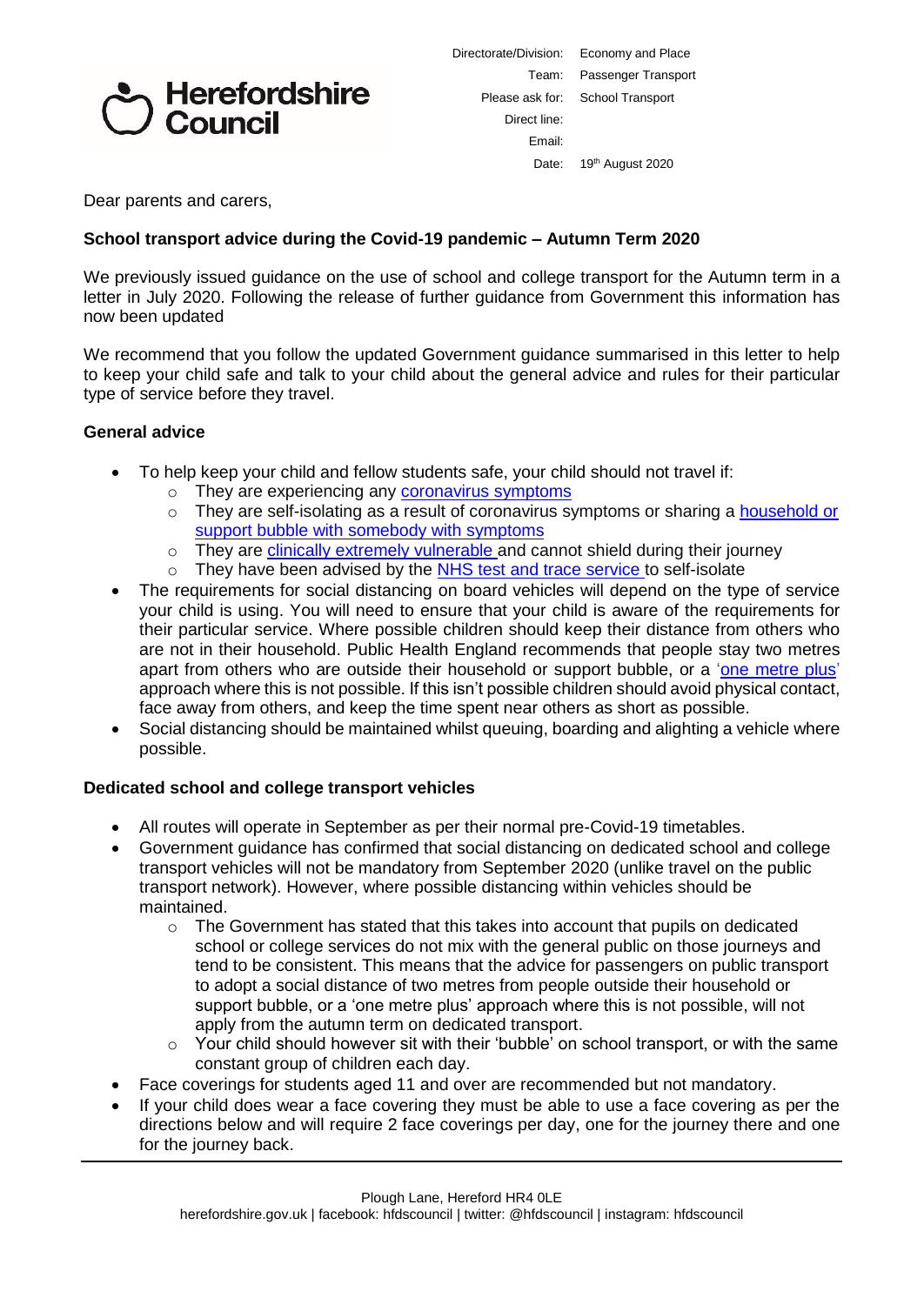- Some people may not be able to wear a face covering, for example primary aged children, people with breathing difficulties and people whose disabilities makes it difficult for them to wear or manage a face covering.
- Your child should wash their hands for at least 20 seconds or sanitise their hands before the journey and as soon as possible after the journey. To facilitate this the council is providing all school transport operators with hand sanitiser for staff and students to use.
- To promote the 'catch it, bin it, kill it' approach you should ensure your child carries tissues on home to school transport. These will need to be disposed of in a covered bin as soon as possible.
- Transport operators have been advised to clean frequently touched surfaces after each journey wherever possible, and to carry out enhanced cleaning at the end of each day.
- Transport operators have been advised to ensure good ventilation of fresh air wherever possible by keeping windows, or roof lights open.
- Government guidance exempts employees of the transport operator from wearing face coverings when they are acting in the course of their employment, however some employees may choose to wear a face covering as a personal choice.
- Passenger records will be maintained and made available for the purpose of the NHS test [and trace service.](https://www.gov.uk/guidance/nhs-test-and-trace-how-it-works)
- When traveling in taxis or private hire vehicles your child should follow the advice of the driver. For example, they may be asked to sit in the back left hand seat if travelling alone. If they need to be near other people they should avoid physical contact, try not to be face to face with other people, and keep the time spent near other people as short as possible.

### **Public bus and rail services**

- The Government advises that capacity on public transport remains limited given the requirements for social distancing; this will be particularly challenging for children and young people who travel to school or college by public bus or train. The government advice is for children and young people to avoid public transport and to walk or cycle to school where possible. We advise parents and carers to plan ahead early to ensure their child can travel to and from school or college safely.
- Face coverings are mandatory on public transport for children aged 11 and over.
- Some public bus services will be closed to the general public and will operate as student only services using the dedicated vehicle control measures described above.

### **Face coverings**

- A cloth face covering should cover your child's mouth and nose whilst allowing your child to breathe comfortably. The covering can be as simple as a scarf or bandana that ties behind the head.
- Your child should wash their hands or use hand sanitiser before putting on the face covering or taking it off. Your child should avoid touching their eyes, nose, or mouth at all times and should store used face coverings in a plastic bag until you have an opportunity to wash them.
- They should not touch the front of the face covering, or the part of the face covering that has been in contact with their mouth and nose. Once removed, any surfaces that have been in contact with the covering will need to be thoroughly cleaned.
- Face coverings must be washed regularly and can be included with other laundry, using your normal detergent.
- When wearing a face covering, your child will need to tuck away any loose ends.
- The Government has provided guidance on [how to make a face covering.](https://www.gov.uk/government/publications/how-to-wear-and-make-a-cloth-face-covering/how-to-wear-and-make-a-cloth-face-covering)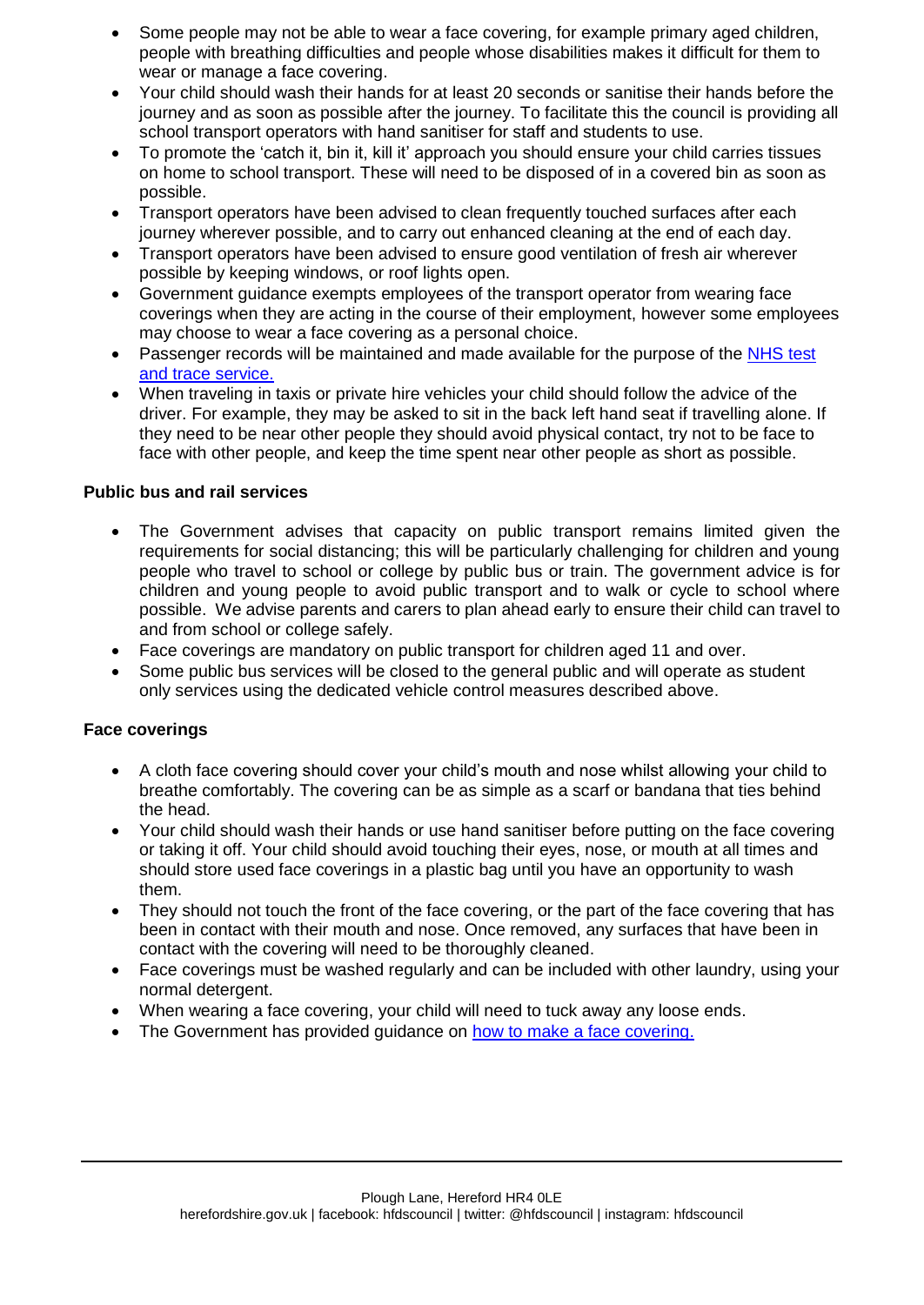## **Additional public transport capacity**

The council has worked closely with transport operators across the County to identify where social distancing may restrict students ability to travel, a number of additional services will be operating in these areas to increase capacity, these are listed below.

These additional services will operate alongside the existing services unless indicated otherwise. Timetable information will be available on the [council's website](https://www.herefordshire.gov.uk/public-transport-1/bus-travel) and [www.Traveline.info](http://www.traveline.info/) **from 27th August**

| No.             | <b>Operator</b>       | <b>Route</b>                                                                                                                                                                                | School(s)                                                  |
|-----------------|-----------------------|---------------------------------------------------------------------------------------------------------------------------------------------------------------------------------------------|------------------------------------------------------------|
| 862             | <b>Sargeants Bros</b> | Hereford - Weobley High School via<br>Whitecross & Credenhill, 2 buses AM at<br>08:05 from A480 main road and 08:23<br>from Credenhill village, 2 buses PM from<br>Weobley schools at 15:35 | <b>Weobley Schools</b>                                     |
| 861/461         | <b>Sargeants Bros</b> | Kington - Hereford and return, 2 buses<br>AM at 07:15 from Kington and 2 buses<br>PM departing Hereford at 16:30 and<br>17:00                                                               | <b>Hereford Colleges</b>                                   |
| 437             | Yeomans               | Tillington Common - Hereford via Burghill<br>& Whitecross                                                                                                                                   | Whitecross & City<br>schools                               |
| 453             | Yeomans               | Fownhope - Hereford via Woolhope,<br>Mordiford, Hampton Bishop & Bishop's<br>School                                                                                                         | <b>Bishop's School</b>                                     |
| 454             | Yeomans               | Hereford - Holme Lacy College via<br>Putson & Rotherwas                                                                                                                                     | Holme Lacy College                                         |
| 33              | Stagecoach            | Gloucester - Hereford via Ross-on-Wye &<br>John Kyrle High School                                                                                                                           | John Kyrle High<br>School & Hereford<br>colleges           |
| 36              | Stagecoach            | Monmouth - Hereford via St Weonards &<br>Wormelow                                                                                                                                           | <b>Hereford Colleges</b>                                   |
| T <sub>14</sub> | Stagecoach            | Brecon - Hereford via Hay-on-Wye,<br>Peterchurch, Kingstone                                                                                                                                 | <b>Hereford Colleges</b>                                   |
| X <sub>3</sub>  | Stagecoach            | Hereford to Abergavenny PM journey<br>16:20                                                                                                                                                 | <b>Hereford Colleges</b>                                   |
| 71              | Yeomans               | Credenhill - Hereford via Kings Acre &<br>Whitecross                                                                                                                                        | Whitecross & City<br>schools                               |
| 420/469         | <b>DRM</b>            | Bromyard - Hereford                                                                                                                                                                         | Colleges & City<br>schools                                 |
| 476             | <b>DRM</b>            | Ledbury - Hereford via Trumpet,<br>Tarrington, St Mary's RC High School,<br><b>Bishop's School &amp; Hereford Colleges</b>                                                                  | St Mary's RC High<br>School, Bishop's<br>School & Colleges |
| 449             | Yeomans               | Hereford - Kingstone High School via<br><b>Belmont &amp; Clehonger</b>                                                                                                                      | Kingstone Schools                                          |
| 809             | Yeomans               | Whitecross - Fairfield High School via<br>Hereford, Belmont, Clehonger & Madley                                                                                                             | <b>Fairfield School</b>                                    |
| 401/402         | Lugg Valley           | Barons' Cross & Ridgemoor to<br>Leominster Junior School via Leominster<br><b>Bus Station</b>                                                                                               | Leominster Junior<br>School                                |

### **Further information**

The latest school transport information relating to the coronavirus visit: [www.herefordshire.gov.uk/schooltransportcovid19](http://www.herefordshire.gov.uk/schooltransportcovid19)